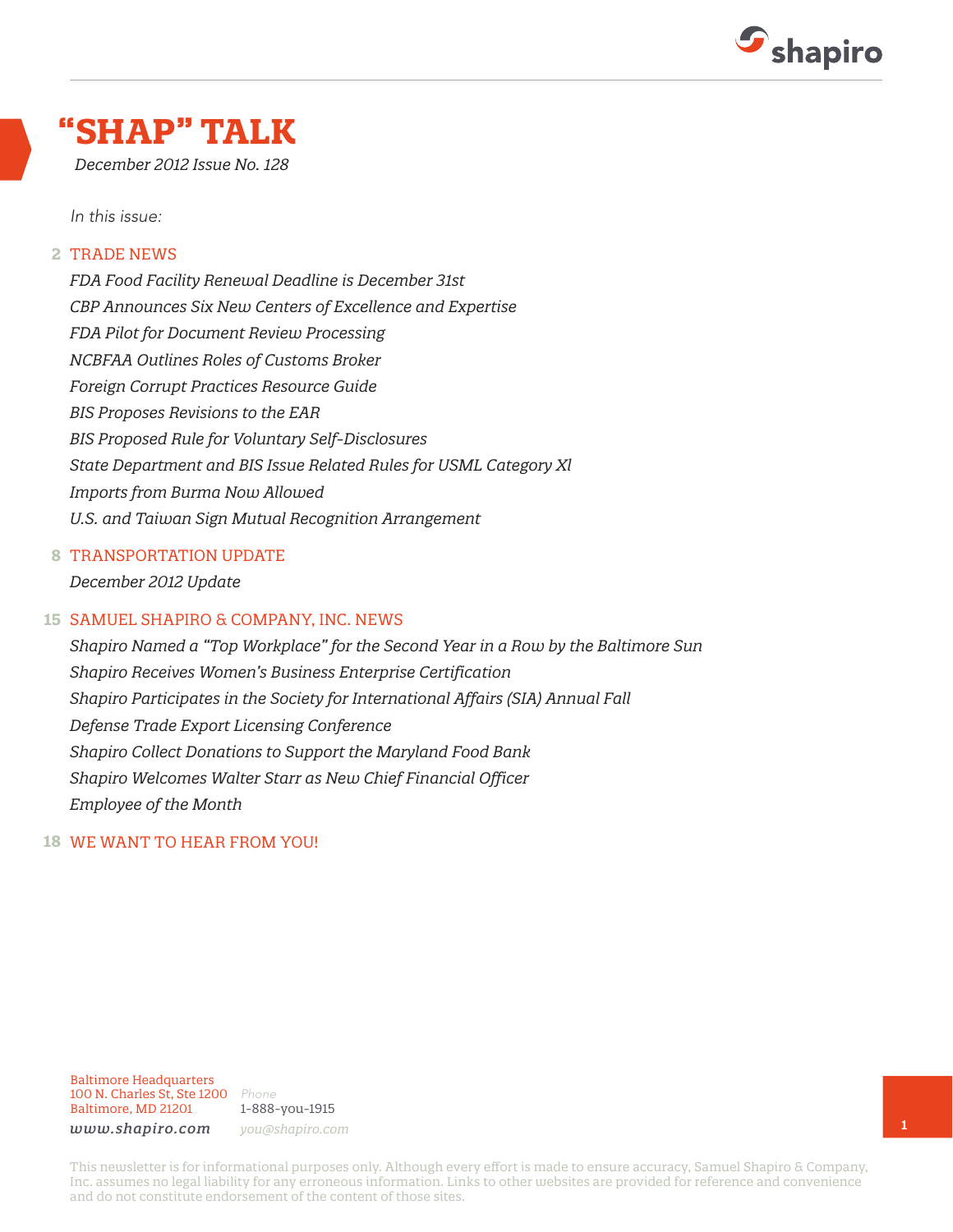

## **TRADE NEWS**

#### *FDA Food Facility Renewal Deadline is December 31st*

This is a reminder that all foreign and domestic facilities that manufacture, process, pack, or hold food for human and animal consumption are required by the Food Safety Modernization Act to renew their food facility registration by December 31, 2012, and every two years thereafter.

Facilities may register online at www.fda.gov/furls. FDA does not charge a fee to register a facility. After all required information has been entered, the registrant will receive confirmation of registration and a registration number.

Please be sure your foreign suppliers are aware of this new registration renewal requirement. We also wish to remind you that the responsibilities for the U.S. agent designated in the registration have changed. The U.S. agent will now be financially responsible for foreign food facility re-inspection fees. The fees are expected to be \$289 per hour. If you are not sure if you have been designated as a U.S. agent, or if you would like to have your name removed as a U.S. agent, you may contact FDA at FURLS@FDA.gov.

Further information on food facility registration may be found on the FDA website at: http://www.fda.gov/Food/FoodSafety/FSMA/ucm314178.htm?source=govdelivery

#### *CBP Announces Six New Centers of Excellence and Expertise*

U.S. Customs and Border Protection (CBP) Deputy Commissioner David V. Aguilar announced at the East Coast Trade Symposium the expansion of the Centers of Excellence and Expertise (CEE), creating six new CEE's in 2013.

The Centers that are to be established in 2013 are:

- *1. Agriculture & Prepared Products: Miami*
- *2. Apparel, Footwear & Textiles: San Francisco*
- *3. Base Metals: Chicago*
- *4. Consumer Products & Mass Merchandising: Atlanta*
- *5. Industrial & Manufacturing Materials: Buffalo*
- *6. Machinery: Laredo*

These virtual centers will provide one-stop processing to lower the trade's cost of business, provide greater consistency and predictability, and enhance CBP enforcement efforts. The CEE's will also serve as resources to the broader trade community and to CBP's U.S. government partners. The current CEE's are Electronics in Long Beach; Pharmaceuticals, Health & Chemicals in New York; Automotive & Aerospace in Detroit; and Petroleum, Natural Gas & Minerals in Houston.

Customs also said at the Trade Symposium that they are still working out how the CEE's will handle importers who import goods across multiple industry categories.

Baltimore Headquarters 100 N. Charles St, Ste 1200 *Phone* Baltimore, MD 21201

1-888-you-1915 *www.shapiro.com you@shapiro.com*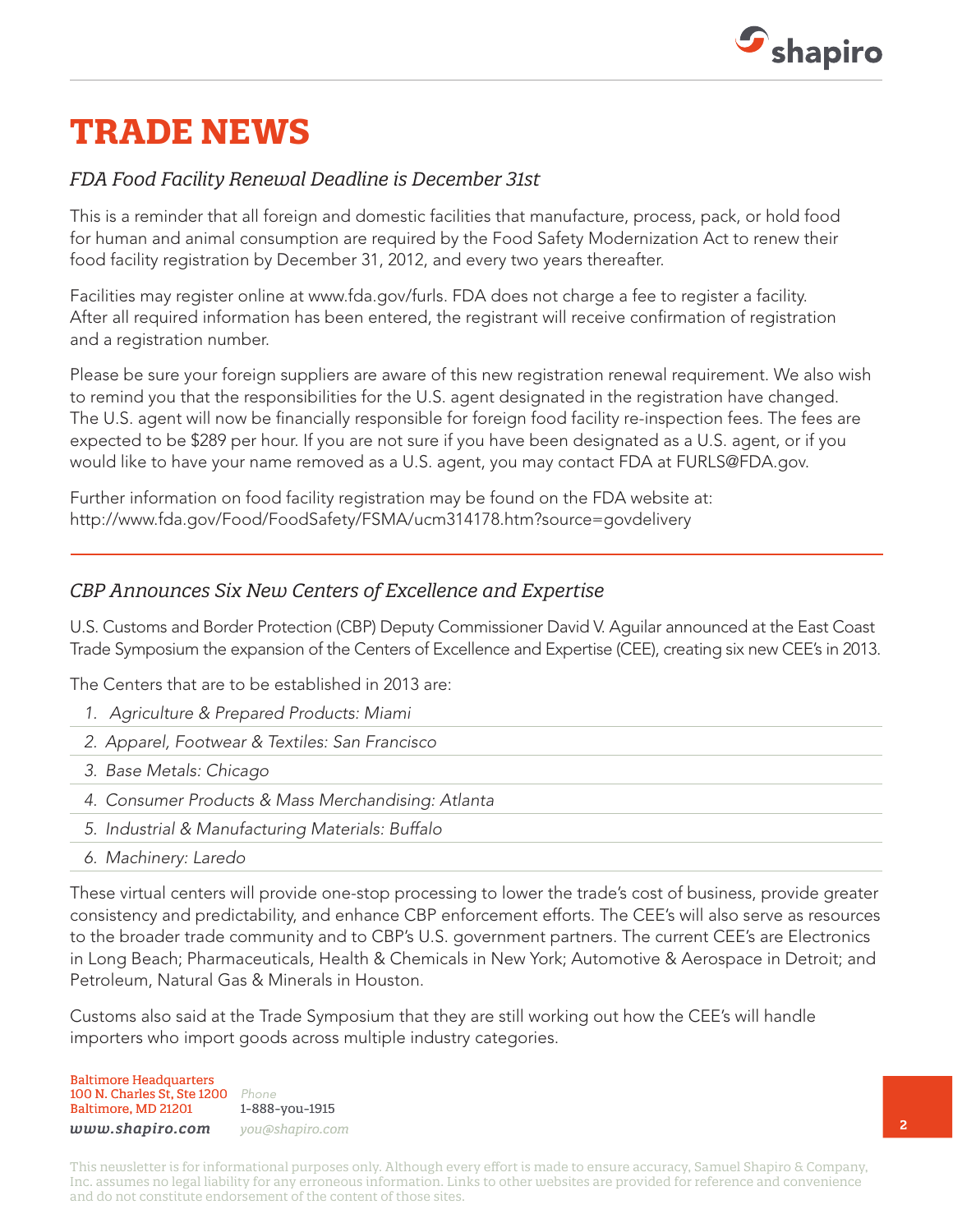

#### *FDA Pilot for Document Review Processing*

The Food & Drug Administration (FDA) has proposed a pilot program to be initiated early next year to aid in the process of more timely FDA document review at the border. The program will start with four participant companies, UPS, TNT, DHL, and FedEX, and these companies will provide suggestions on which ports in which to begin the pilot. The Express Association of America (EAA), which is the industry group pushing for the pilot and updated FDA regulations, advised that two-thirds of FDA holds are due to requests for documents.

*The new program and related discussions will include:*

- *• Having FDA officers available at times when express border shipments occur, which is generally outside of regular office hours. Although details haven't been decided, it is expected that longer hours will be provided for the carrier to provide information to FDA such as an FDA registration number. FDA officers will be available at those off times to process documentation and information requests. Inspections and sample requests are not addressed or included in the pilot program.*
- *• A discussion on how to improve FDA's Import Trade Auxiliary Communication System (ITACS). Allowing importers access to submit information back to the portal on held shipments has been discussed, but there are issues with confidentiality.*
- *• Developing a risk based system under the Predictive Risk-Based Evaluation for Dynamic Import Compliance Targeting (PREDICT) program, which will allow enhanced detailed statistics on detained or denied products probably through a monthly assessment. The statistical review should provide data on FDA's efficiency. Under PREDICT FDA will also be reviewing release times on a district by district basis to identify those districts that are efficient under best practices recommendations. In addition, FDA has agreed to an evaluation of PREDICT by an outside third party.*

FDA did advise that there were certain recommendations that they would consider outside their purview such as resolving accuracy or duplicity issues with manufacturer identification codes (MID). Resolutions of this type would involve other government agencies beyond FDA, including CBP, and would have to be a joint effort. FDA did agree to meet with the EAA on a quarterly basis to review the recommendations and to outline the pilot.

Because of large shipment volumes transported by express carriers, it is hoped that the pilot results will give FDA information on how effectively the program can be expanded across other types of imports beyond border crossings.

Baltimore Headquarters 100 N. Charles St, Ste 1200 *Phone* Baltimore, MD 21201

1-888-you-1915 *www.shapiro.com you@shapiro.com*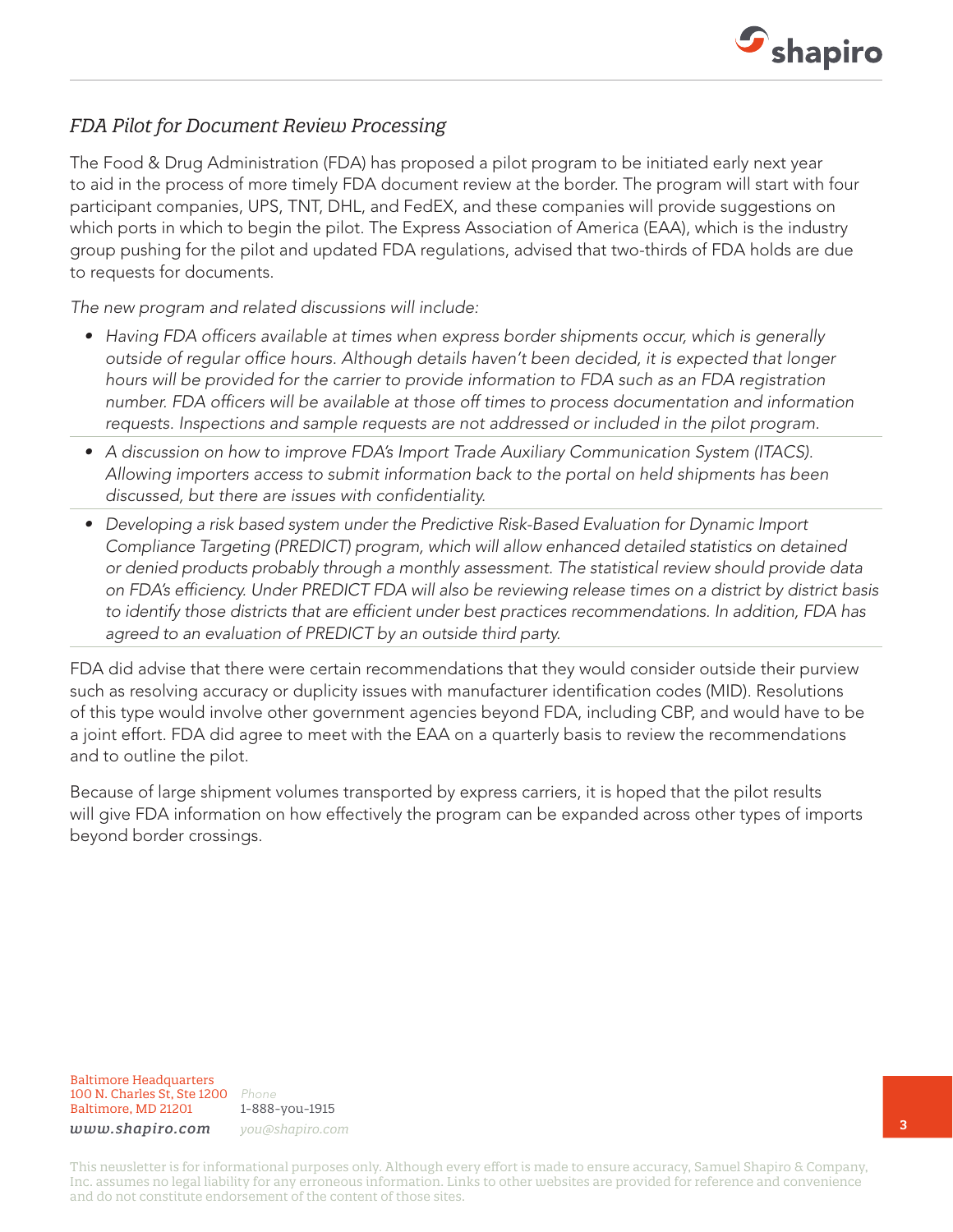

### *NCBFAA Outlines Roles of Customs Broker*

U.S. Customs and Border Protection (CBP) is currently in the process of rewriting 19 CFR Part 111 which covers Customs brokers. To aid in the review of current regulations, the National Customs Broker and Forwarders Association of America (NCBFAA) has published a paper released on November 2, 2012, which describes the current roles of Customs brokers.

*The NCBFAA has broken down the roles played by brokers under the following categories:*

- The broker is a Customs clearance expert or specialist. Brokers are responsible for making sure that proper duties are paid through the submission of proper forms and the transmission of shipment data to CBP. As this is a broker's core function it is unlikely that this function will change in the near future.
- The broker facilitates duty payments. Brokers manage daily and monthly statements for importers through the Automated Clearing House (ACH) and Periodic Monthly Statement (PMS) programs.
- The broker is a data manager for importers and government agencies including CBP. Types of data include commercial, financial, compliance, and transportation.
- The broker is compliance professional. The broker is licensed to perform Customs Business on behalf of importers and he provides compliance counseling and advice to importers, a role which is expected to grow over time with the Part 111 rewrite. In tandem CBP's Importer Self-Assessment (ISA) program and the new Centers of Excellence and Expertise (CEE) are expected to provide processing benefits to compliant importers.
- The broker is an educator who often provides CBP and the brokerage community with guidance on regulations. NCBFAA"s Educational Institute (NEI) is in place to meet such needs. Continuing education will be essential as part of the Part 111 rewrite as broker roles grow.
- The broker is a secure supply chain partner with the database to support government security efforts, and the logical partner to review and transmit data from importers to CBP and other government agencies.
- The broker is a logistics provider and coordinator within ports, with transportation companies, and warehouses due to expanding tracking technologies available to the broker.

In summary, the NCBFAA publication has provided a historical accounting of broker roles and a perspective and suggestions on future broker roles.

1-888-you-1915 *www.shapiro.com you@shapiro.com*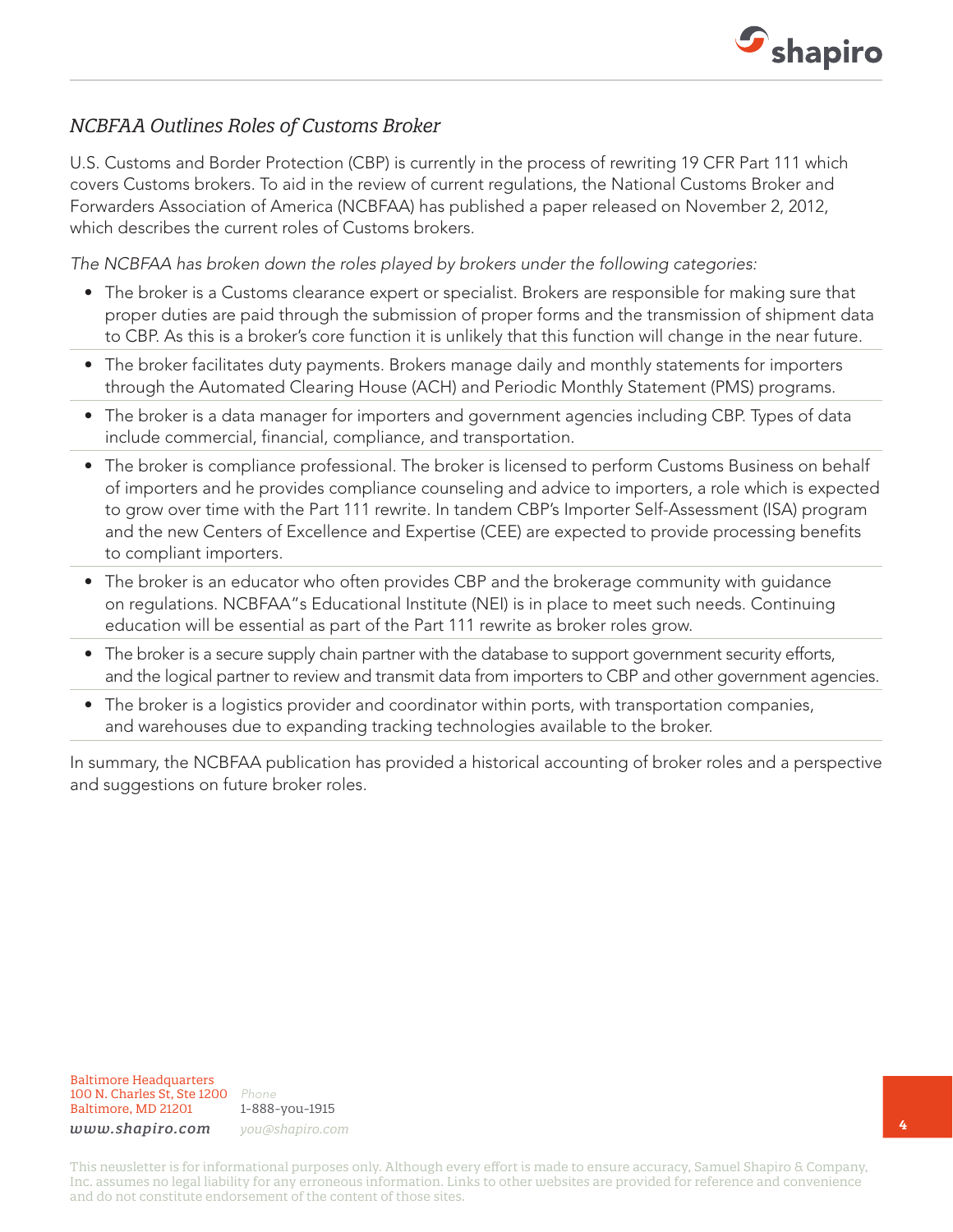

#### *Foreign Corrupt Practices Resource Guide*

On November 14, 2012, the U.S. Securities and Exchange Commission (SEC) and the Department of Justice (DOJ) issued a resource guide with detailed information about the Foreign Corrupt Practices Act (FCPA) enforcement approach and priorities.

The FCPA Resource Guide is the product of extensive efforts by experts at DOJ and SEC, and has benefited from valuable input from the Departments of Commerce and State. It endeavors to provide helpful information to enterprises of all shapes and sizes- from small businesses doing their first transactions abroad to multi-national corporations with subsidiaries around the world. The Guide addresses a wide variety of topics, including who and what is covered by the FCPA's anti-bribery and accounting provisions; the definition of a "foreign official"; what constitute proper and improper gifts, travel and entertainment expenses; the nature of facilitating payments; how successor liability applies in the mergers and acquisitions context; the hallmarks of an effective corporate compliance program; and the different types of civil and criminal resolutions available in the FCPA context.

The Foreign Corrupt Practices Act (FCPA), enacted in 1977, generally prohibits the payment of bribes to foreign officials to assist in obtaining or retaining business. The FCPA can apply to prohibited conduct anywhere in the world and extends to publicly traded companies and their officers, directors, employees, stockholders, and agents. Agents can include third party agents, consultants, distributors, joint-venture partners, and others.

The FCPA also requires issuers to maintain accurate books and records and have a system of internal controls sufficient to, among other things, provide reasonable assurances that transactions are executed and assets are accessed and accounted for in accordance with management's authorization.

The sanctions for FCPA violations can be significant. The SEC may bring civil enforcement actions against issuers and their officers, directors, employees, stockholders, and agents for violations of the anti-bribery or accounting provisions of the FCPA. Companies and individuals that have committed violations of the FCPA may have to disgorge their ill-gotten gains plus pay prejudgment interest and substantial civil penalties. Companies may also be subject to oversight by an independent consultant.

The SEC and the Department of Justice are jointly responsible for enforcing the FCPA. The SEC's Enforcement Division has created a specialized unit to further enhance its enforcement of the FCPA.

The full FCPA Resource Guide can be accessed and downloaded from the SEC website at: http://www.sec.gov/spotlight/fcpa.shtml.

Additional information can be found on the DOJ website at: http://www.justice.gov/criminal/fraud/fcpa/

Baltimore Headquarters 100 N. Charles St, Ste 1200 *Phone* Baltimore, MD 21201

1-888-you-1915 *www.shapiro.com you@shapiro.com*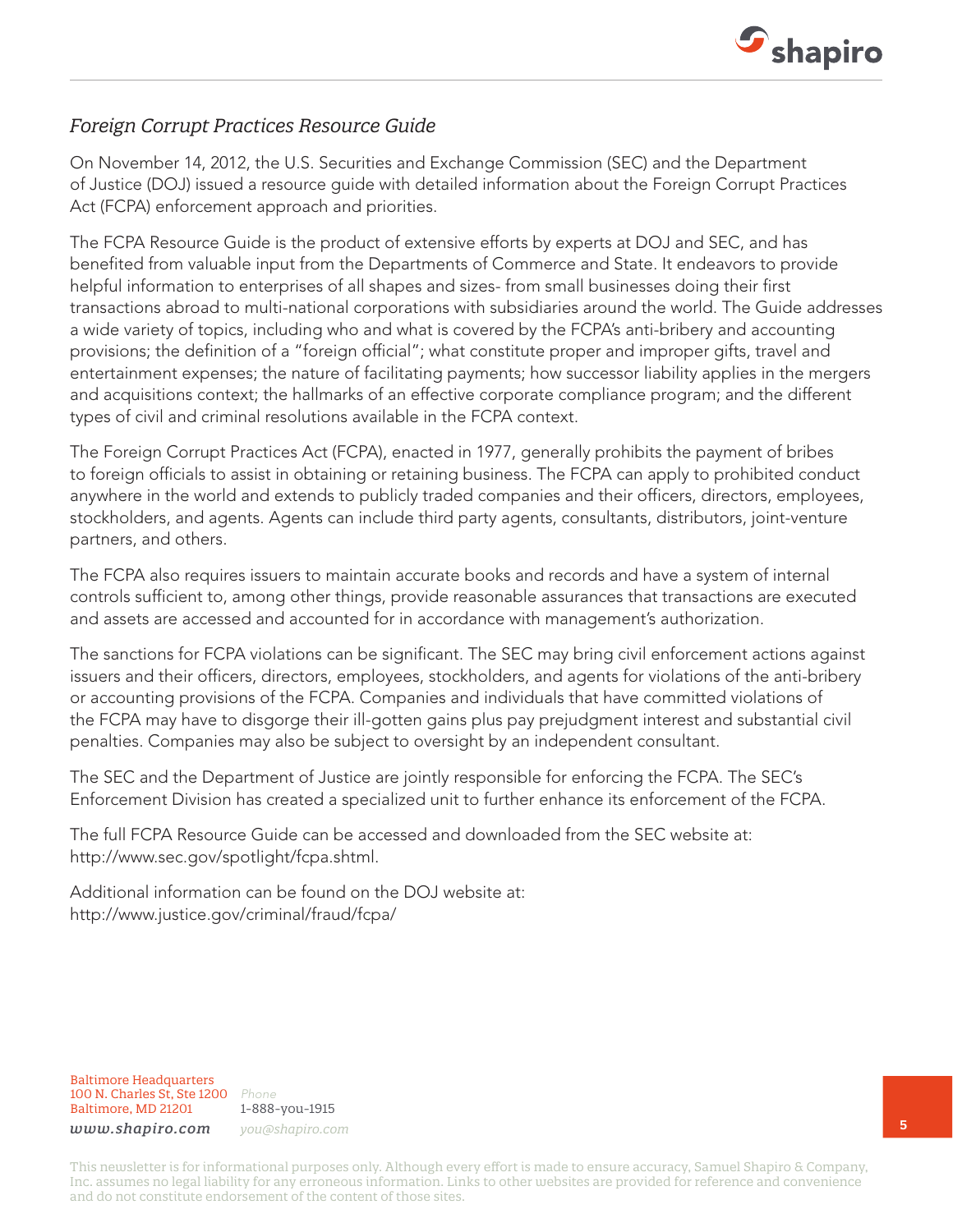

#### *BIS Proposes Revisions to the EAR*

On November 29, 2012, the Bureau of Industry and Security (BIS) published a proposed rule on revisions to the Export Administration Regulations (EAR) to make the Commerce Control List (CCL) clearer.

On December 9, 2010, BIS published an advance notice of proposed rulemaking entitled Commerce Control List: Revising Descriptions of Items and Foreign Availability as part of the President's Export Control Reform (ECR) Initiative. The December 9, 2010 notice sought, among other things, public comments on how descriptions of items controlled on the CCL could be made clearer. The proposed rule would implement changes identified by BIS and the public that would make the CCL less ambiguous. This rule would only implement changes that can be made to the CCL without requiring changes to multilateral export control regime guidelines or lists. However, BIS has identified changes that would require a decision of a multilateral regime to implement. For those changes, the U.S. government is developing regime change proposals for consideration by members of those multilateral export control regimes. BIS will implement those changes in separate rulemakings, if approved by the respective multilateral export control regimes.

Comments must be received by BIS no later than January 28, 2013. The Federal Register Notice can be found at: http://www.gpo.gov/fdsys/pkg/FR-2012-11-29/pdf/2012-28363.pdf

#### *BIS Proposed Rule for Voluntary Self-Disclosures*

The Bureau of Industry and Security (BIS) has issued a proposed rule that will require the final comprehensive narrative account in a voluntary self-disclosure (VSD) to be submitted within 180 days of the initial VSD notification. Persons who have submitted an initial notification to complete and submit the final narrative report to the Office of Export Enforcement (OEE) will have a 180 day deadline. The Director of OEE has the discretion to extend the deadline if U.S. government interest would be served by an extension or upon a showing by the party making the disclosure that more time is reasonably necessary to complete the narrative account.

The proposed rule also includes authorizing the use of delivery services other than registered or certified mail for providing notice of issuance of a charging letter instituting an administrative enforcement proceeding under the Export Administration Regulations. BIS is proposing to allow sending a copy of the charging letter to the respondent's last known address by express mail or by a commercial courier or delivery service.

The proposed rule may be found in the November 7, 2012 Federal Register at: http://www.gpo.gov/fdsys/pkg/FR-2012-11-07/pdf/2012-27206.pdf/ Comments are due by January 7, 2013.

Baltimore Headquarters 100 N. Charles St, Ste 1200 *Phone* Baltimore, MD 21201

1-888-you-1915 *www.shapiro.com you@shapiro.com*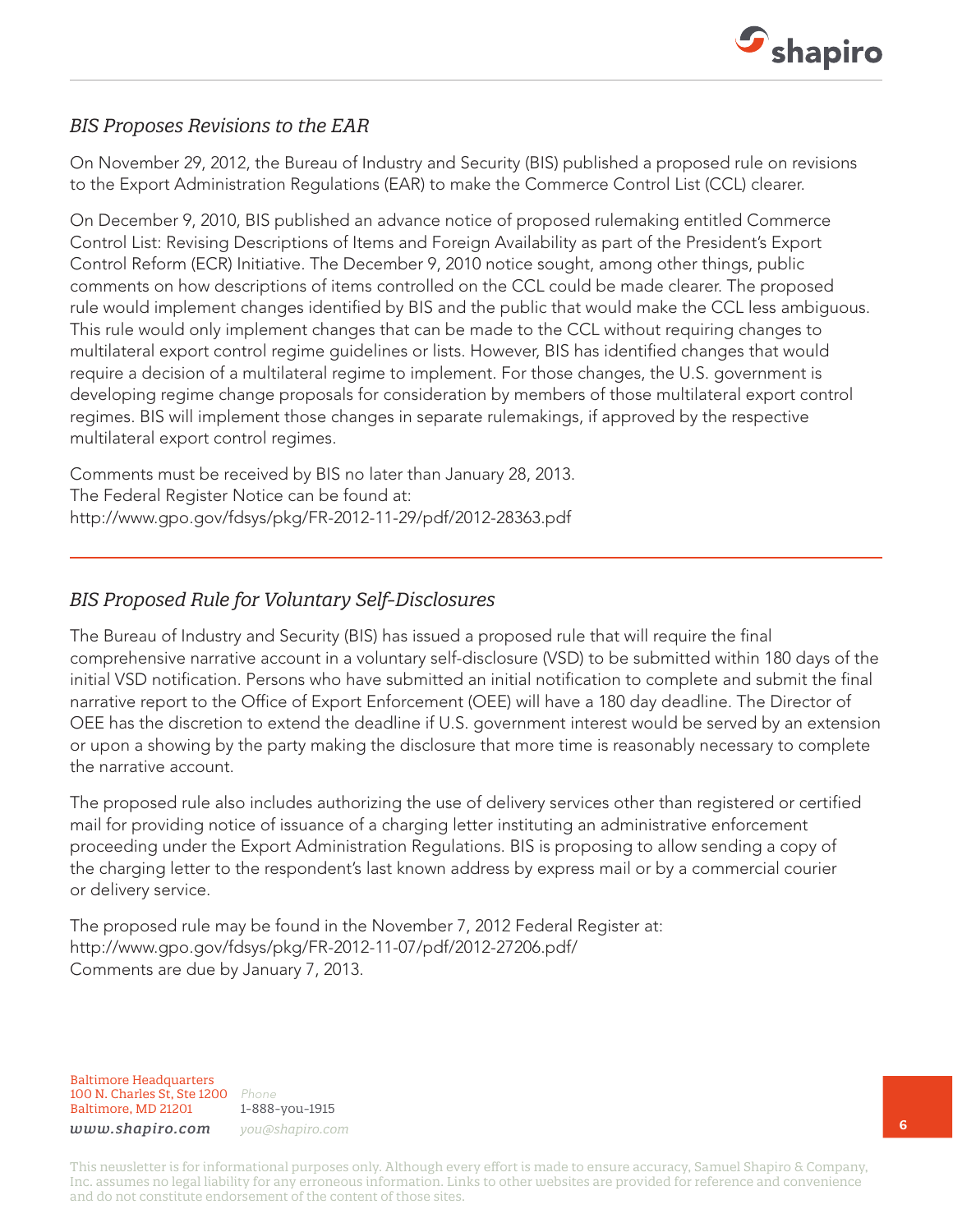

#### *State Department and BIS Issue Related Rules for USML Category Xl*

On November 28, 2012, the Bureau of Security (BIS) published a proposed rule on Control of Military Electronic Equipment and Related Items the President Determines No Longer Warrant Control under the United States Munitions List. The U.S. State Department published a related proposed rule on Revision of U.S. Munitions List Category XI and Definition for "Equipment." Both proposed rules are part of the President's Export Control Reform Initiative.

As part of the President's Export Control Reform effort, the Department of State proposes to amend the International Traffic in Arms Regulations (ITAR) to revise Category XI (military electronics) of the U.S. Munitions List (USML) to describe more precisely the articles warranting control on the USML and to provide a definition for ''equipment.'' The revisions contained in this rule are part of the Department of State's retrospective plan under E.O. 13563 completed on August 17, 2011. The Department of State's full plan can be accessed at http://www.state.gov/documents/organization/181028.pdf

Comments on both of these related rules are due by January 28, 2013. http://www.gpo.gov/fdsys/pkg/FR-2012-11-28/pdf/2012-28477.pdf http://www.gpo.gov/fdsys/pkg/FR-2012-11-28/pdf/2012-28396.pdf

#### *Imports from Burma Now Allowed*

The United States has removed the ban on importations from Burma with the issuance of General License Number 18 on November 16, 2012. Products of Burma are now permitted to be imported into the United States, with the exception of jadeite or rubies mined or extracted from Burma, or articles of jewelry containing jadeite or rubies mined or extracted from Burma.

#### *U.S. and Taiwan Sign Mutual Recognition Arrangement*

The U.S. and Taiwan have signed a mutual recognition arrangement between the Customs-Trade Partnership Against Terrorism (C-TPAT) and the Taiwan's Authorized Economic Operator (AEO) programs.

The arrangement recognizes the compatibility between the Taiwan and U.S. cargo security programs, and acknowledges that both customs authorities will treat the security status of members of the other customs authority the same way it treats its own program members.

The goal of mutual recognition is to link the various international industry partnership programs so that together they create a unified and sustainable security posture that can assist in securing and facilitating global cargo trade.

Baltimore Headquarters 100 N. Charles St, Ste 1200 *Phone* Baltimore, MD 21201

1-888-you-1915 *www.shapiro.com you@shapiro.com*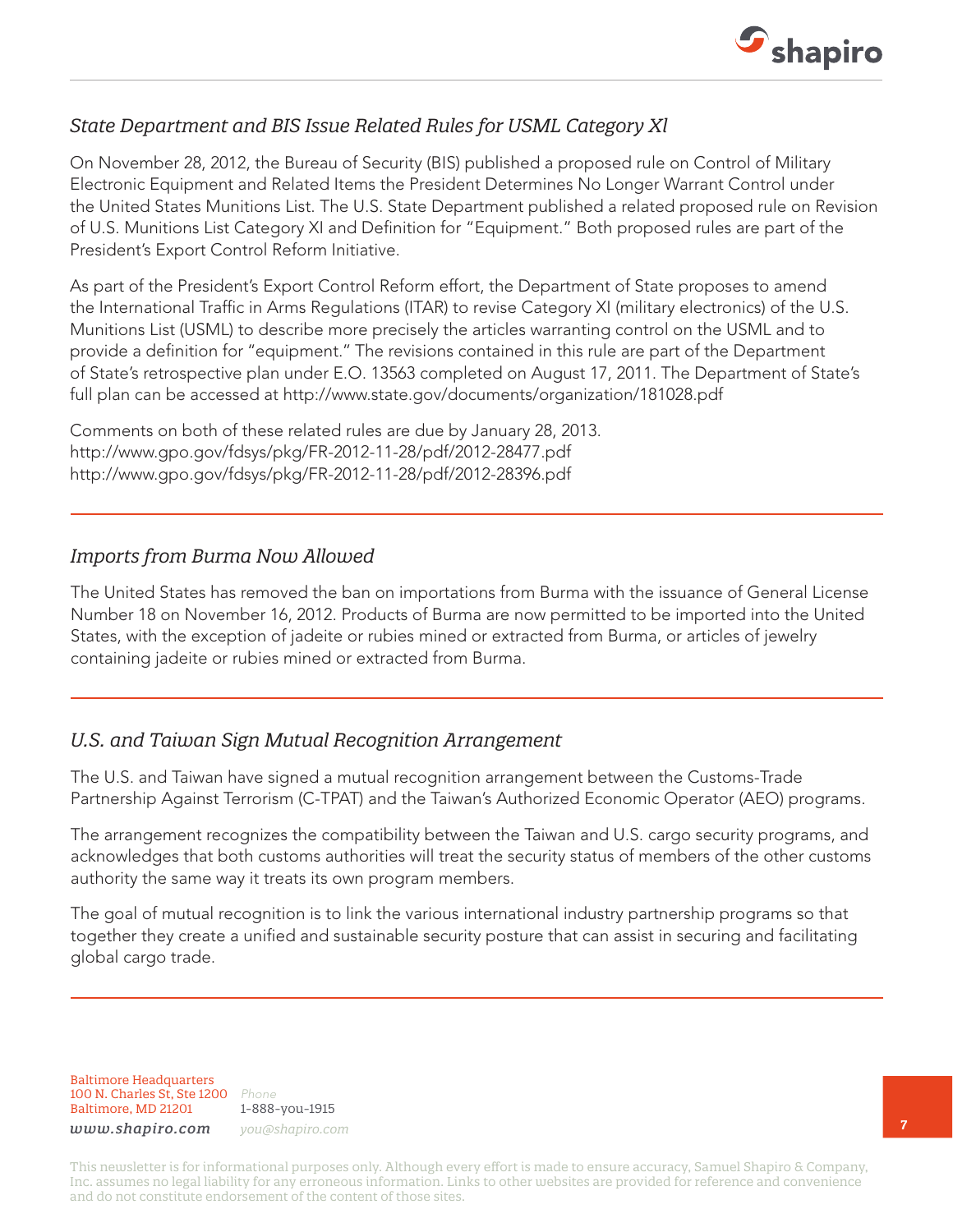

## **TRANSPORTATION UPDATE**

#### *December 2012 Update INDUSTRY NEWS:*

#### *Tough Negotiations between ILA and USMX Worries International Trade Community*

This past summer the trade community was worried about a possible strike by the International Longshoremen's Association (ILA) during the height of peak season. As we near the end of the year, this threat has reemerged and has no signs of improvement. The ILA and USMX (United States Maritime Alliance) continue to dispute on port labor contracts from Maine to Houston.

With the 90 day extension of negotiations from September 29 to December 29, 2012, a federal mediator had entered in the discussions to make negotiations run more smoothly. The federal mediator suggested for both sides to cease the public fighting. As a result, slight progress was achieved with both sides staying quiet for a while.

This silence was shattered in late November when ILA President Harold Daggett went on the radio and accused USMX of pitting U.S. ports against each other. Daggett continued to explain how he doesn't plan to accept caps on workers' year end checks from carrier's tonnage based container royalties. The USMX Chairman/CEO slammed back by saying ILA is unwilling to compromise and negotiations are not a one-way street.

Daggett's public outburst was intended to reinforce the ILA's position among members outside the NY/NJ area, where employers want to get rid of old rules and practices that raise cost and cut productivity. These practices are concentrated in the NY/NJ area where they require excessive staffing, overtime, and sometimes 24/7 pays. With this extra pay a few employees have earned annual pay up to \$400,000. Daggett's statement also stressed container royalty payments are highest in Charleston and Savannah, not New York/NJ.

NY/NJ terminals remain the focus of this year's contract negotiations. The container carriers that direct USMX want to take steps to lower costs. This change does not come easily because the ILA's home base is NYC/NJ.

Daggett has recently accused the carriers of building ships that run \$200 million each and not giving any compensation to ILA members who help them accumulate most of their money. The carriers responded that they provide royalties to union members on average \$15,500 at the end of the year. Also the carriers' investment in large ships is a must to compete globally and maximize the economies of scale.

Since both sides don't want to budge, it will be up to the federal mediator to clean up this mess now as the trade anxiously waits to see what will happen before the December 29 negotiation deadline.

Baltimore Headquarters 100 N. Charles St, Ste 1200 *Phone* Baltimore, MD 21201

1-888-you-1915 *www.shapiro.com you@shapiro.com*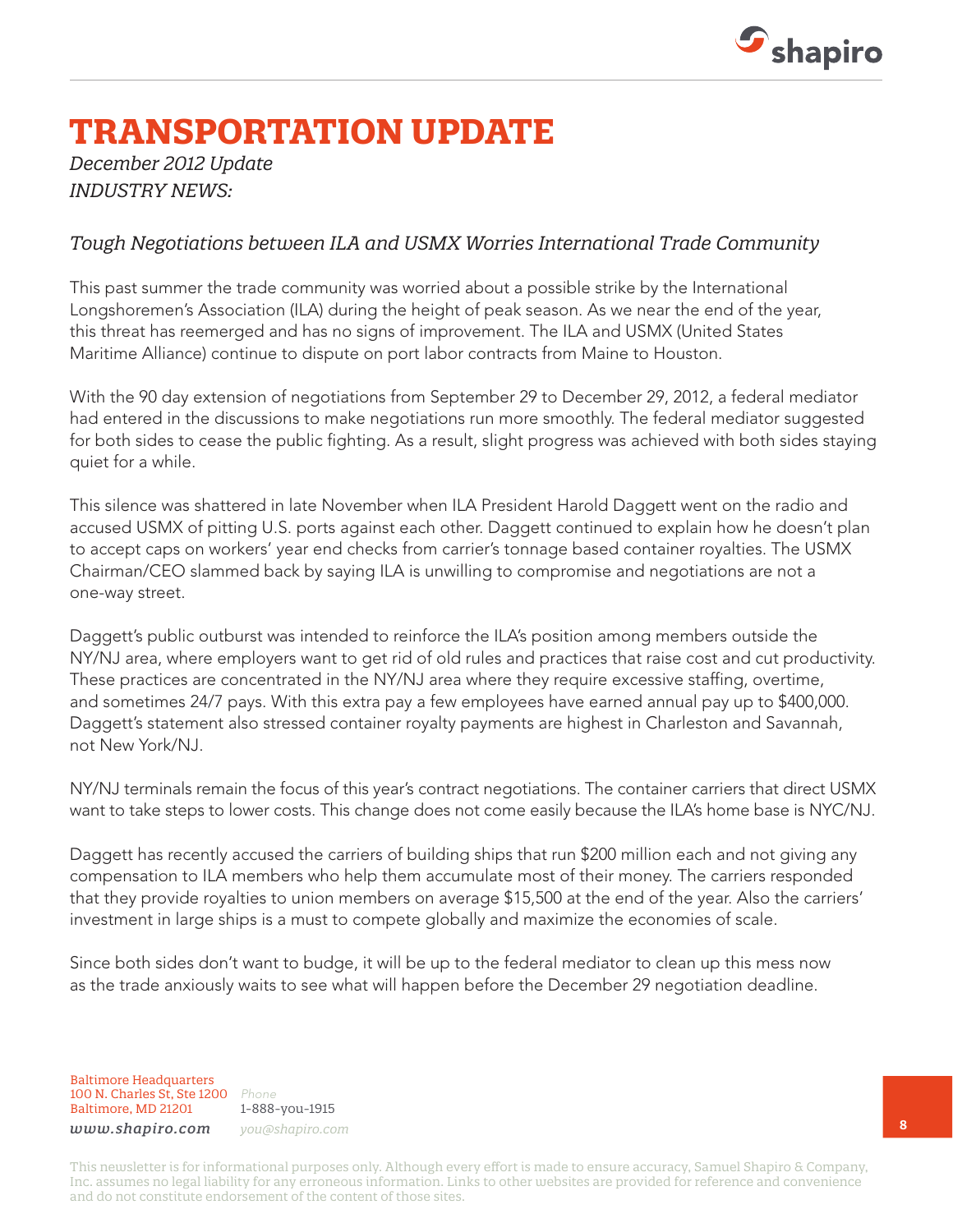

### *OCU in LA-Long Beach Strike Shuts Down Port Terminals*

Union workers of the International Longshore and Warehouse Union Office Clerical Unit (OCU) refused to work causing nine terminals at the port of Los Angeles and Long Beach to close down in the final week of November. ILWU dockworkers refused to cross picket lines.

OCU members have been working without a contract since June 2010. It is startling to see these union members not come to an agreement for 2 ½ years. OCU workers process documentation and perform other clerical functions at the offices of shipping lines and terminal operators. The union is affiliated with the ILWU, but it has a separate contract. The employers of the OCU complain that the union workers have a 29 percent absentee rate under their contracts. The employers refuse to continue this practice of having to replace absent workers with others from the hiring hall even when the substitutes are not needed. The OCU said their main concern is that employers are using computer technology to outsource their jobs to other states and other countries. OCU workers earn an average salary close to \$90,000 per year and the employers have offered pay raises under a new contract.

The Terminals below are still closed but analysts worry this can spread to other ports or even shutdown the whole port of Los Angeles and Long Beach. The trouble began at the Maersk facility at APM terminals and employers are worried that other terminals will follow suit in support of the Maersk facility.

Samuel Shapiro & Company Inc. recognizes that the situation on the West Coast with OCU relations remains fluid at this time. We encourage you to visit the Harbor Employers Association website under News/Inquiries/Press Releases as the single best source for factual details of what is occurring with labor relations.

http://harboremployers.com/web/news/latest/

Baltimore Headquarters 100 N. Charles St, Ste 1200 *Phone* Baltimore, MD 21201

1-888-you-1915 *www.shapiro.com you@shapiro.com*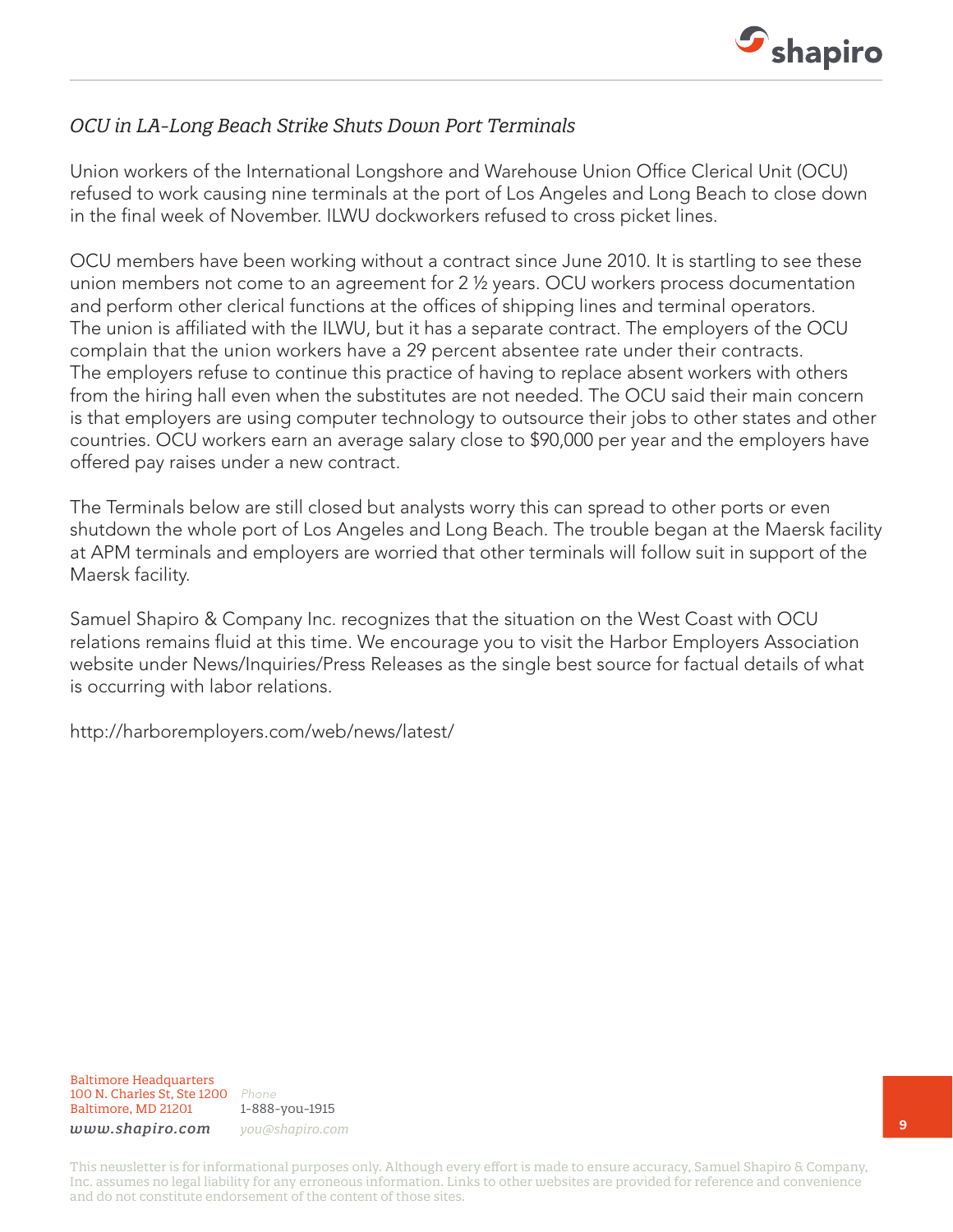

*Status of Port Terminals in LA-Long Beach as of November 28:*

#### **Port of Long Beach**

*SSA (COSCO)– Pier J status: OPEN SSA (MSC) – Pier A status: OPEN TTI (HANJIN)– Pier T status: CLOSED TTI (CMA-Pearl/ Bohai)– Pier T status: CLOSED SSA (CMA-Yang Tse/ Peral) – Pier C status: OPEN SSA (MATSON) – Pier C status: OPEN ITS (K LINE) – Pier G status: CLOSED LBCT (OOCL) – Pier F status: CLOSED* 

#### **Port of Los Angeles**

*APM (MAERSK)– status: CLOSED CUT (HYUNDAI)– status: CLOSED APL – status: CLOSED STS (EVERGREEN) – status: CLOSED TRAPAC (MOL) – status: OPEN WBCT (CHINA SHIPPING) – status: CLOSED WBCT (YANG MING) – status: CLOSED YTI (NYK LINES) – status: CLOSED*

#### *U.S. East Coast Ports Prepare for Panama Canal Expansion*

As the Panama Canal is being expanded, ports all over the world are rushing to make sure they are ready for the larger ships. The East Coast of the U.S. is no exception.

Savannah has already started to make plans to dredge 40 miles of its port. Currently the Savannah port channel is 42 - 47 feet deep. It has been estimated that this project would cost over \$600million. The federal government will assist in 60% of the cost. With this action plan, the Savannah port should be able to handle the large Post Panamax ships.

Baltimore Headquarters 100 N. Charles St, Ste 1200 *Phone* Baltimore, MD 21201

1-888-you-1915 *www.shapiro.com you@shapiro.com*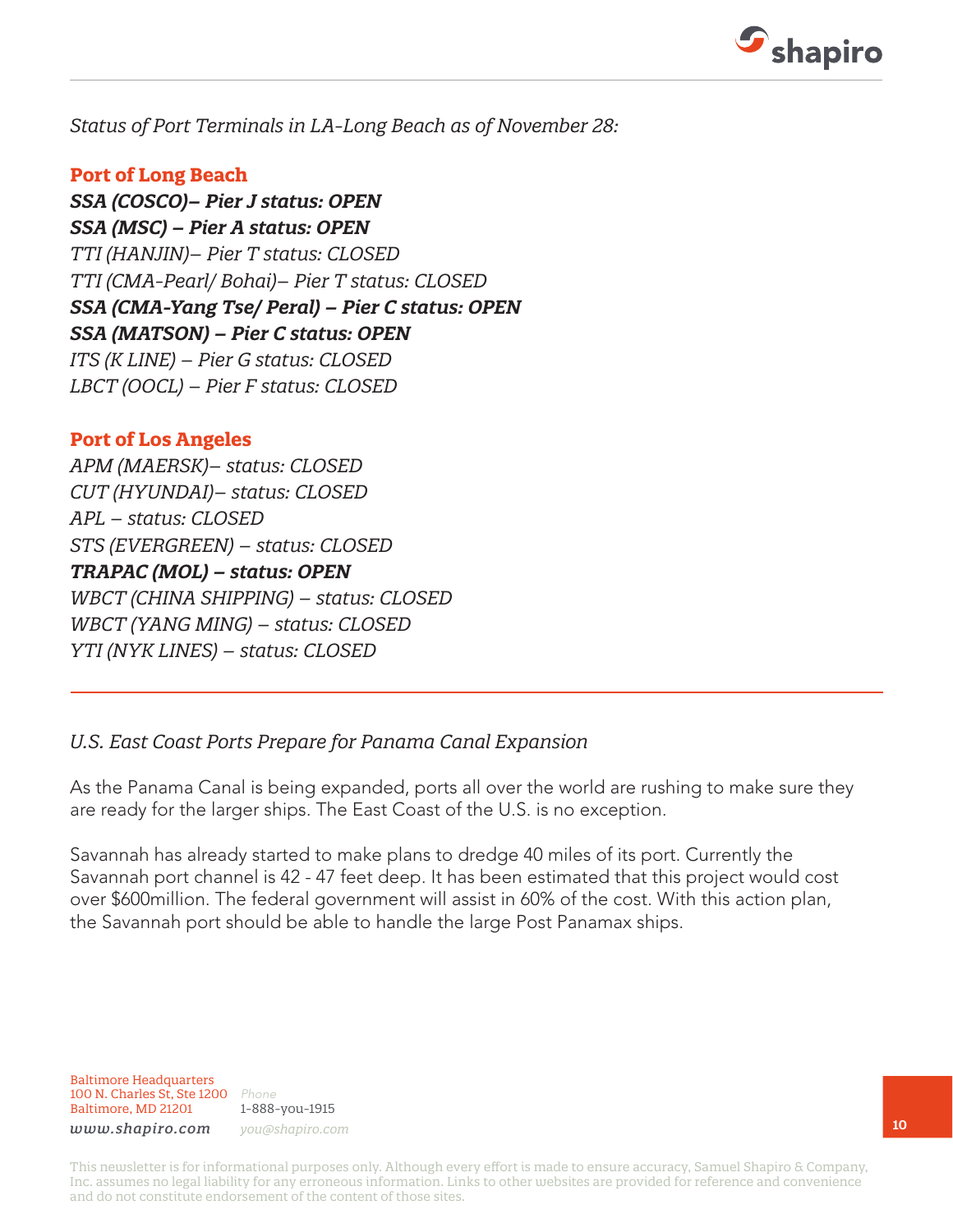

Jacksonville, Miami and New York have all pushed for government funding of their ports to accommodate these huge ships. Unfortunately some ports may not be ready in time. For a port to secure its position for these gigantic ships they must have deeper harbors, stronger wharves, and larger cranes. All these improvements come at a heavy cost which puts some ports at a disadvantage.

Even though the federal spending on port expansion is limited, some states have jumped in to help. The Florida government has invested heavily in the Miami port on their dredge expansion project.

At this time, Baltimore and Norfolk are the only East Coast ports that can handle Post Panamax ships. Baltimore is in the midst of working towards upgrading the rail tunnels in the region to accommodate double stacked trains to compete with Norfolk.

New York plans to deepen their port to 50 feet by 2014, but with low bridges large ships still can't enter the port. The NY/NJ ports are looking into raising those bridges.

The race towards expanding ports drives competition, so Baltimore and Norfolk certainly will soon be in good company.

Baltimore Headquarters 100 N. Charles St, Ste 1200 *Phone* Baltimore, MD 21201

1-888-you-1915

*www.shapiro.com you@shapiro.com*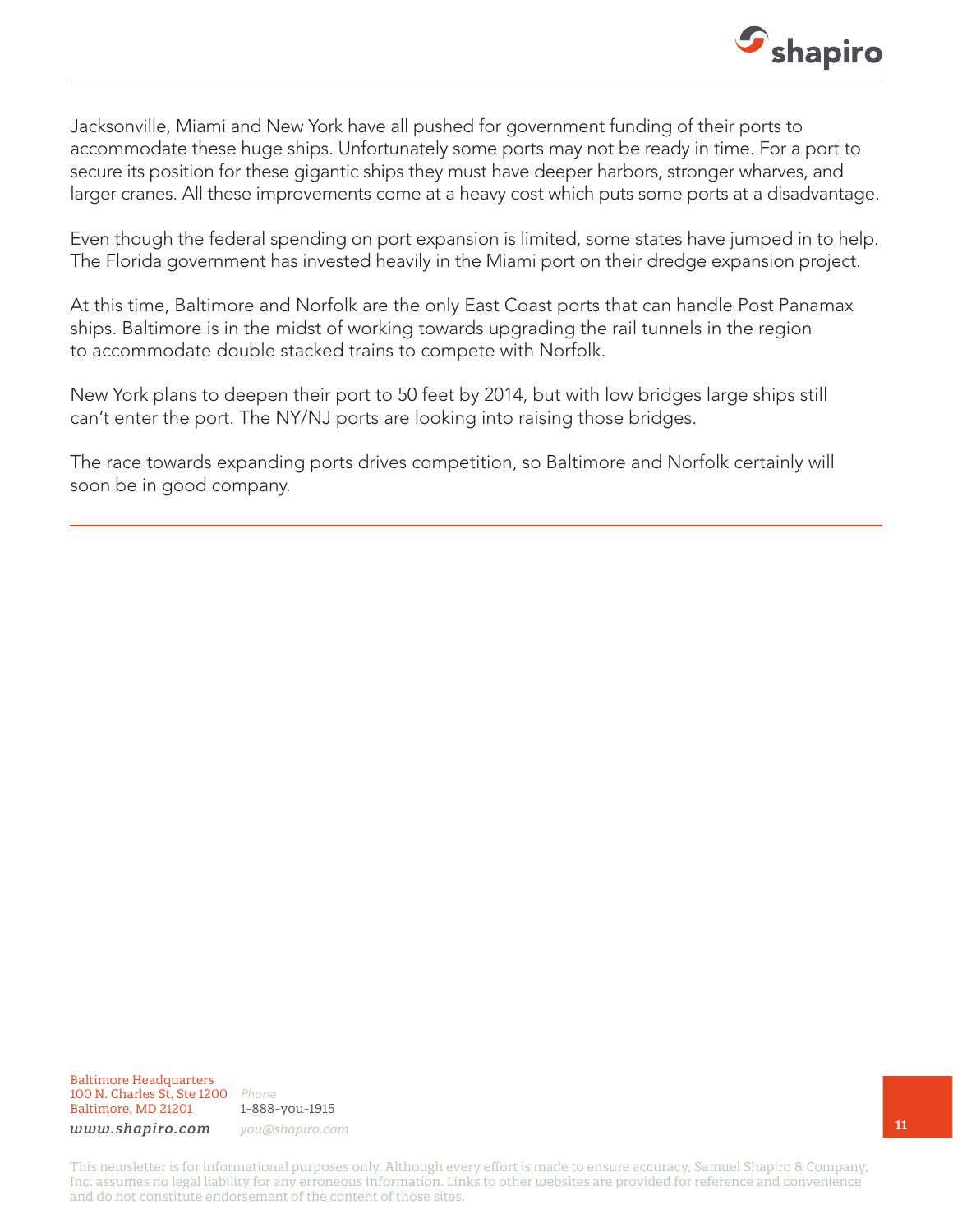

## **OCEAN FREIGHT:**

### *Possible Port Congestion Surcharge Looms for USA East and Gulf Coast Cargo*

The ILA has extended its contract negotiations to December 29, 2012. If an agreement isn't reached there will be a possible strike on the East and Gulf coasts. As a result ocean carriers have instituted a "Port Congestion Charge." This dramatic will be canceled if the strike does not occur.

The proposed amounts are: \$800/20'; \$1000/40'; \$1125/40HC'; \$1266/45HC'

#### *Ocean Carriers Post Profits in Third Quarter of 2012*

With most carriers seeing red numbers or losses for the past several quarters, it has been a relief for them to be in the black again.

- *• Maersk is the world's largest container carrier. Maersk saw a profit of \$498 million in the third quarter of 2012, up from a \$289 million loss last year*
- APL saw profits of \$55 million this quarter following a loss of \$88 million last year
- *• Hanjin made a profit of \$64 million in the third quarter following a loss of \$157 million last year.*
- *• China Shipping's profit jumped to \$157 million this quarter following a \$148 million lost last year.*
- *• COSCO saw improvement with a 26% increase, resulting in a net loss of \$242 million*
- *• CSAV saw a profitable quarter earning \$37.3 million up from huge \$354.9 million loss previously.*

#### *TSA Consolidates Intermodal Fuel Related Charges*

On January 1, 2013, the Transpacific Stabilization Agreement (TSA) carriers plan to simplify intermodal movement which currently has 3 tiers: West Coast/Group 4, IPI and RIPI. As a result the TSA's intend to eliminate West Coast/Group 4 and RIPI and use solely IPI rates for all inland moves.

The TSA carriers will evaluate this new system over the next three months to see if is effective and simpler. Under the consolidated fuel structure, an example of a consolidated bunker fuel charge would be \$930/40', including \$538 marine bunker charge, \$15 low sulfur, and a \$380 intermodal component. Most carriers agree that having a single intermodal charge will make the inland transportation easier.

Baltimore Headquarters 100 N. Charles St, Ste 1200 *Phone* Baltimore, MD 21201

1-888-you-1915 *www.shapiro.com you@shapiro.com*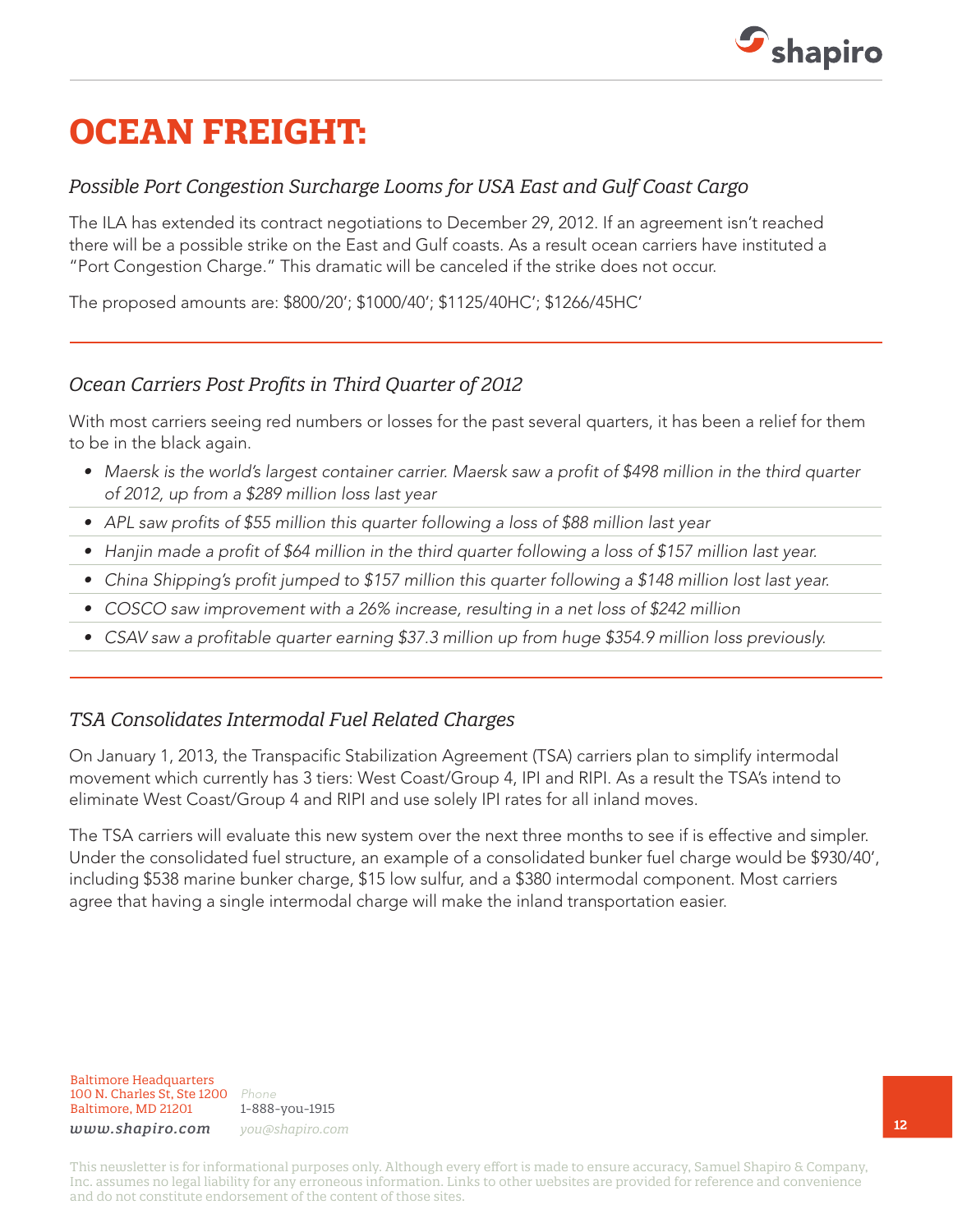

#### *Super Storm Sandy Cost Shipping Industry \$1 Billion*

It has recently been estimated that Super Storm Sandy has cost the shipping industry approximately one billion dollars. The ports of New York and New Jersey were closed for several days after the storm hit, and there was significant cargo loss at the terminals. Cargo had to be rerouted to different ports on the East Coast. Evergreen moved all their cargo to Baltimore and Norfolk, while Maersk moved their cargo to Halifax, Baltimore, Philadelphia and Norfolk.

The Ports in NY/NJ are now open and operational, however carriers, truckers and rail yards have been scrambling to work through the backlog to get cargo to its final destinations.

#### *Carriers Begin to Omit Services for "Slack Season" Prior to Chinese New Year*

Now that Peak Season is over, carriers are beginning to announce cuts in service, and they are cutting vessels from their rotations. Importers should watch this closely as we approach Chinese New Year. As customary, there is normally a "mini-peak" just prior to Chinese New Year which will fall during the week of February 10th. Carriers such as CMA have already announced that they are omitting two services during weeks 49 and 50.

Baltimore Headquarters 100 N. Charles St, Ste 1200 *Phone* Baltimore, MD 21201

1-888-you-1915

*www.shapiro.com you@shapiro.com*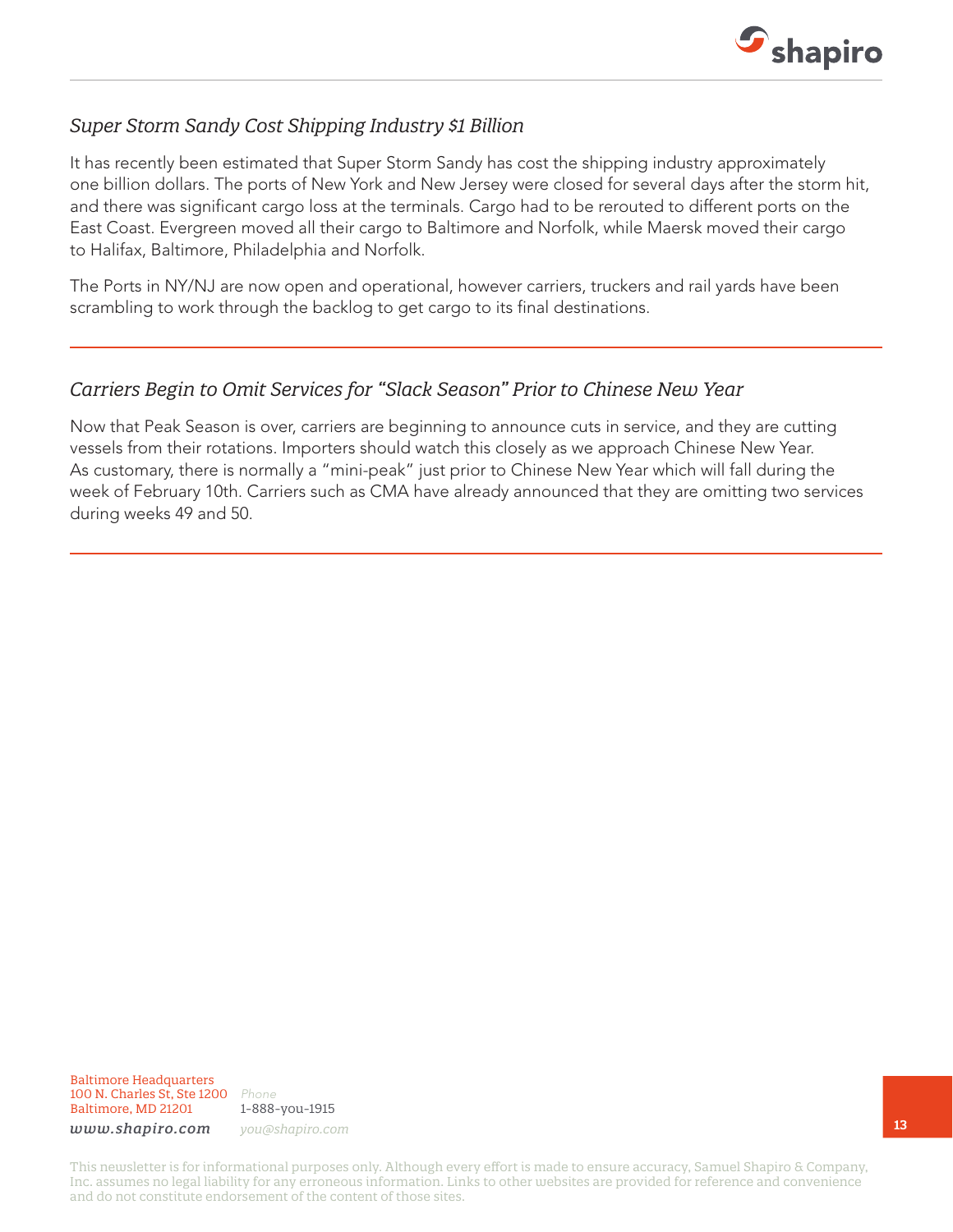

## **AIRFREIGHT:**

#### *US vs. EU: Carbon Emissions Tax*

President Obama signed into law The EU Emissions Trading Scheme Probation Act of 2011. The President has made it very clear that the United States will not tolerate any unilateral tax scheme on the U.S. civil aviation industry for flights going in and out of Europe.

This bill highlights that U.S. airlines should be omitted from the EU carbon emissions tax in all EU airports. If the EU wants to proceed with this tax on U.S. airlines then there would be an economic backlash between both parties. As of now the EU has delayed this carbon emissions tax until October 2013.

## **DOMESTIC:**

#### *Intermodal rates weaken as peak season closes*

US intermodal rates from west to the east have decreased significantly in November. On average the rates are 7% lower than they were in October. The industry expects rates to continue to decrease during the "off peak" weeks and will spike slightly just prior to Chinese New Year on February 10.

Baltimore Headquarters 100 N. Charles St, Ste 1200 *Phone* Baltimore, MD 21201

1-888-you-1915

*www.shapiro.com you@shapiro.com*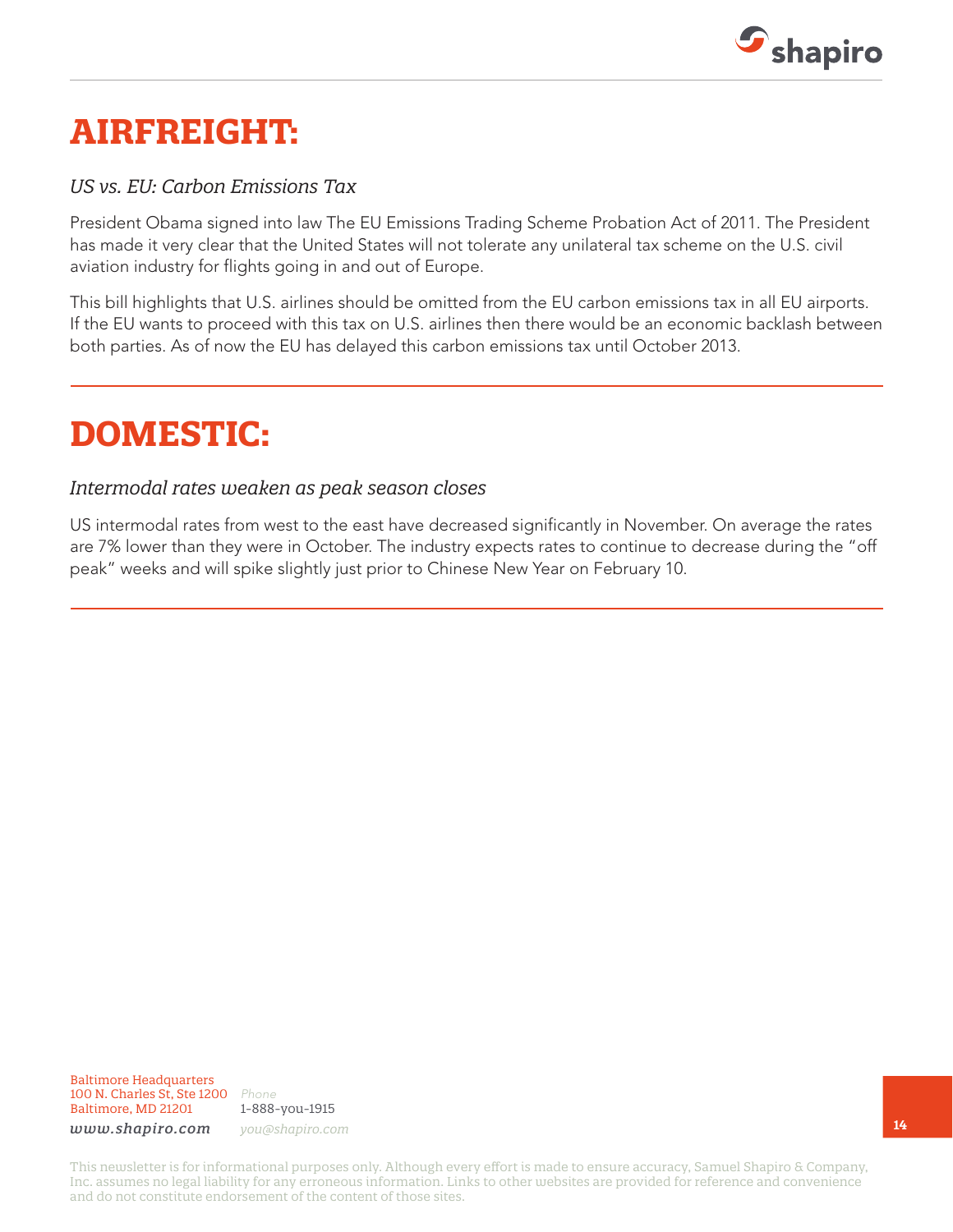

# **SAMUEL SHAPIRO & COMPANY, INC. NEWS**

#### *Shapiro Named a "Top Workplace" for the Second Year in a Row by the Baltimore Sun*

The Baltimore Sun, in collaboration with Workplace Dynamics, LLP, a leading research firm on organizational health and employee engagement, has recently released a listing of the Top Workplaces 2012 in the region. Workplace Dynamics conducts regional Top Workplaces programs with more than 30 major publishing partners and recognizes a national list of Top Workplaces. Over the past year, more than 4,500 organizations in the U.S. have turned to Workplace Dynamics to better understand what is on the minds of their employees.

Firms were nominated for consideration by their own employees and then evaluated using confidential surveys focused on corporate direction, execution, career opportunities, conditions, managers, pay/benefits, and engagement. After collecting and analyzing all surveys, Workplace Dynamics ranked the participants against companies of similar size.

Samuel Shapiro & Company, Inc. was recognized as one of the top workplaces in the Baltimore region for the second year in a row. Shapiro was founded in Baltimore in 1915 by Samuel Shapiro and is now in its third generation of family ownership and management, under Margie Shapiro, the company's President and CEO.

"Samuel Shapiro & Company is very honored to be selected as a 'Top Workplace' for a second consecutive year by the Baltimore Sun and, most importantly, by our family of employees," said Shapiro. "Our mission statement is 'We Deliver. Problem Solved.' This promise to our customers continues to be delivered by passionate, creative people withthe fire and commitment to design the best logistics solutions in the business."

The Baltimore Sun published the complete list of Top Workplaces on Sunday, December 2nd. For more information about the Top Workplaces lists and Workplace Dynamics, please visit http://www.topworkplaces.com and http://www.workplacedynamics.com.

#### *Shapiro Receives Women's Business Enterprise Certification*

Shapiro recently received national accreditation as a Women's Business Enterprise through the Women's Presidents' Educational Organization-DC (WPEO), a regional certifying partner of the Women's Business Enterprise National Council (WBENC).

The Women's Business Enterprise National Council is the nation's largest third party certifier of businesses owned and operated by women in the United States. WBENC is a resource for the more than 700 US companies and government agencies that rely on WBENC's certification as an integral part of their supply diversity program. WBENC's national standard of certification implemented by the WPEO is a meticulous process including an in-depth review of the business and site inspection. The certification process is designed to confirm the business is at least 51% owned, operated and controlled by a woman or women.

Baltimore Headquarters 100 N. Charles St, Ste 1200 *Phone* Baltimore, MD 21201

1-888-you-1915 *www.shapiro.com you@shapiro.com*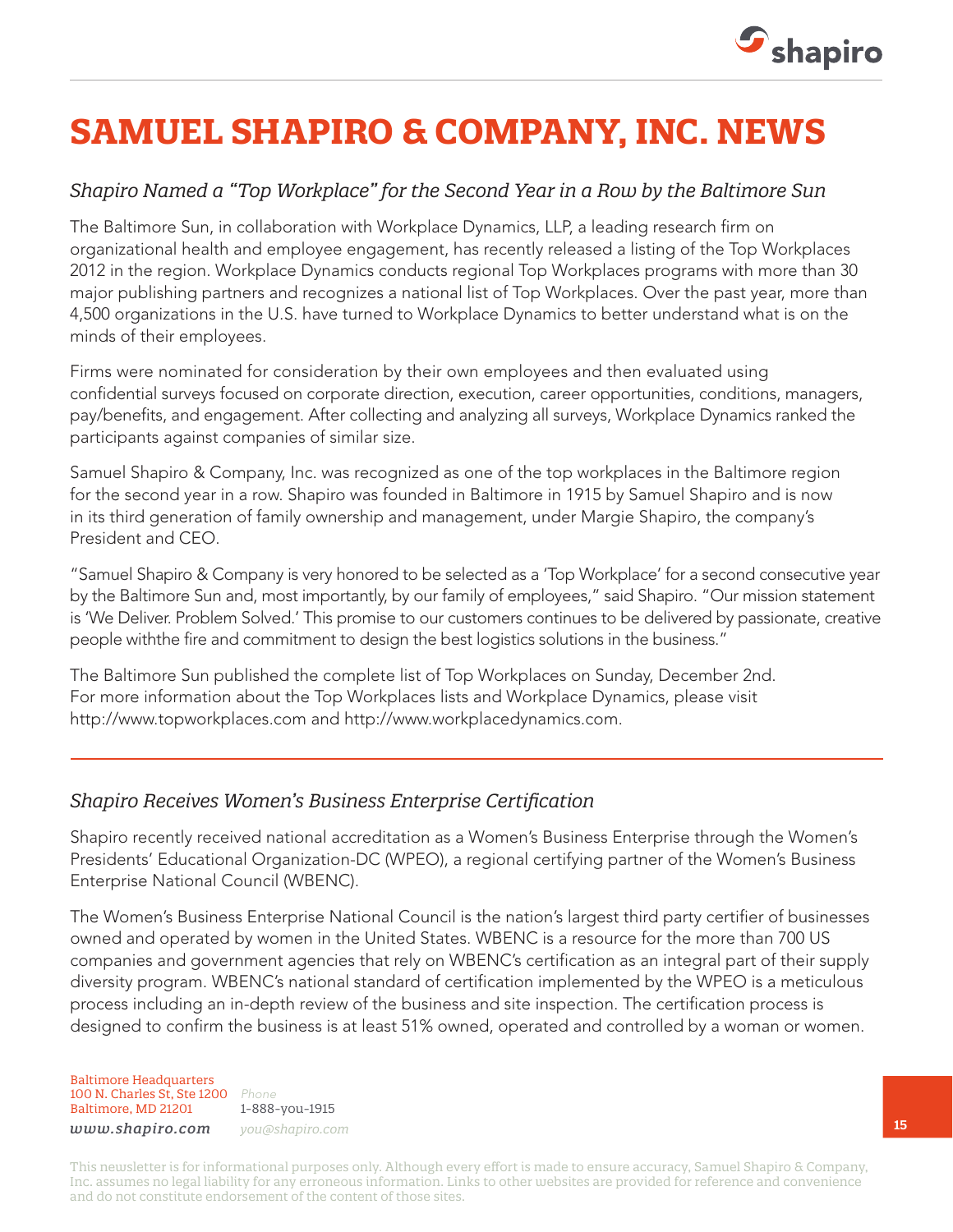

What was once a male-dominated industry, the logistics field is now thoroughly diversified, with many women in high-level, executive positions. Margie Shapiro became Samuel Shapiro & Company's Owner, President and CEO after acquiring the company from her father, Sig Shapiro, in 2002, making it a third generation familyowned business. Samuel Shapiro, Margie's grandfather, opened the company's doors in 1915 with the desire of providing a single point of contact for all of its customers' logistics needs. Since then, Margie has cultivated the company's focus on providing personalized, old-fashioned customer service, but also on expanding its reach from being recognized not only as one of the country's most respected Customhouse brokers, but also a leader in the freight forwarding field.

Shapiro began its WBENC certification process in late spring 2012 and achieved official certification on October 31, 2012. The company will now be among many other certified women-owned businesses, working with WBENC members, which in turn, demonstrate their commitment to fostering diversity and the continued development of their supply/vendor diversity program. "I am honored to have Shapiro join the WBENC alongside many inspiring, successful companies," said Shapiro. "We look forward to collaborating and working with our fellow council and its corporate members."

For more information on WBENC, please visit http://www.wbenc.org/

### *Shapiro Participates in the Society for International Affairs (SIA) Annual Fall Defense Trade Export Licensing Conference*

Shapiro took part on the Import Compliance and Focused Assessments panel for the 2012 Fall Defense Trade Export Licensing Conference hosted by the Society for International Affairs. The Society for International Affairs, Inc.(SIA), jointly formed in 1967 by U.S. government and industry, is a volunteer, non-profit, educational organization that provides a forum for the exchange of information related to export and import licensing. The organization hosted a two-day conference on November 8-9, which focused on the Export Control Reform (ECR) Initiative and several other related topics, such as product jurisdiction/classification, import compliance, and anticorruption programs.

On the second day of the conference, Jane Taeger, Shapiro's Director of Compliance, contributed to the Import Compliance panel alongside Thomas Jesukiewicz of U.S. Customs and Border Protection, Marshall Miller of Miller & Company, P.C., and Michele Dunkle of Northrop Grumman Corporation. The session covered focused assessments and how companies can proactively prepare.

"I am so pleased to have been invited to participate in this popular conference, and to partner with my fellow panel members to present a topic so vital to the importing community," noted Taeger. "All importers, regardless of size, can be subject to a Customs audit and should know their compliance responsibilities."

Baltimore Headquarters 100 N. Charles St, Ste 1200 *Phone* Baltimore, MD 21201

1-888-you-1915 *www.shapiro.com you@shapiro.com*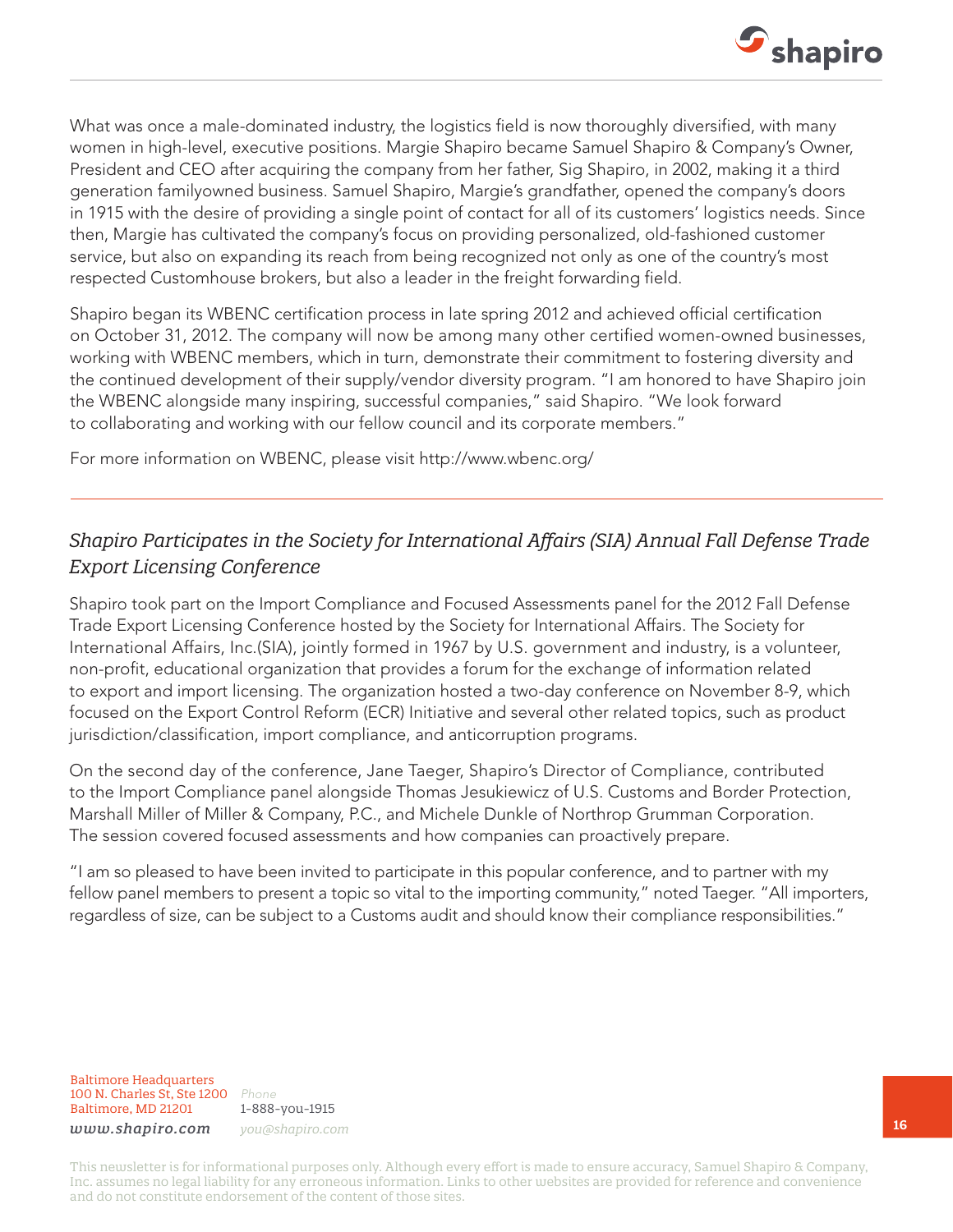

#### *Shapiro Collect Donations to Support the Maryland Food Bank*

The Maryland Food Bank, an affiliate of Feeding America, was founded in 1979 to collect and distribute food donations from manufacturers, wholesalers, retailers, government agencies and organizations to the state's hungry. They have two distribution centers and provide food to soup kitchens, food pantries, and emergency shelters. In fiscal year 2011 alone, the Maryland Food Bank, whose slogan is "Until Hunger Ends," distributed more than 23 million pounds of food to those in need.

Shapiro's Baltimore employees organized a food drive and the company vouched to donate \$50 for each box of food donated by its employees. All departments came together and collected 26 food boxes weighing a total of 623 pounds, and in turn, Shapiro provided an additional monetary contribution of \$1,300 to the Maryland Food Bank.

"Giving back to the community is one of our corporate values," said Margie Shapiro, Shapiro's President & CEO. "Our company makes me very proud."

#### *Shapiro Welcomes Walter Starr as New Chief Financial Officer*

Samuel Shapiro & Company, Inc. recently announced the addition of C. Walter Starr as Chief Financial Officer at its headquarters in Baltimore, MD.

Starr joins Shapiro with more than 25 years of experience in accounting, finance, and management serving in a variety of high level corporate roles including CFO, VP of Finance, Controller, and Director, in small to midsized companies in various industries. In addition to his well-rounded financial and management experience, Starr is also proficient within the logistics field through his previous role as CFO and Vice President of Finance & Administration at TBB Global Logistics, a Baltimorebased, non-asset supply chain management company.

In his new position, Starr will be responsible for providing management direction and development to our accounting department, while supervising all aspects of Shapiro's financial operations.

"I am thrilled to join such a long standing and well respected company in the industry," says Starr. "I look forward to combining my past 3rd party logistics experience with my international finance and operations experience in my new role as CFO."

"We are very excited to have Walter join our family," says Margie Shapiro, President and CEO of Samuel Shapiro & Company, Inc. "With his wealth of experience, we look forward to both his contributions and the new perspective he will bring to our strategic discussions."

Baltimore Headquarters 100 N. Charles St, Ste 1200 *Phone* Baltimore, MD 21201

1-888-you-1915 *www.shapiro.com you@shapiro.com*